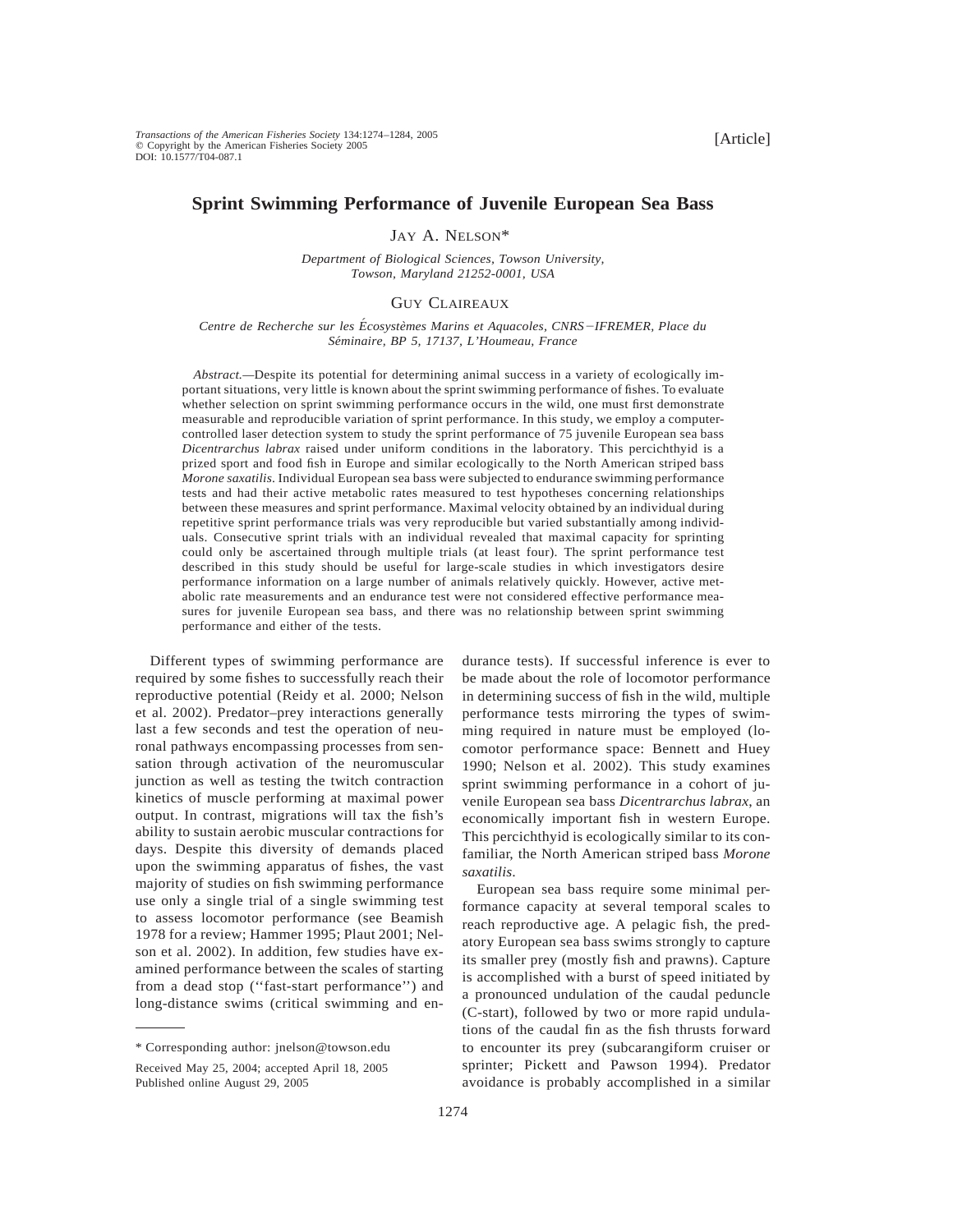manner. Furthermore, European sea bass juveniles occupy shallow tidal lagoons and estuaries susceptible to environmental change. As they grow, they shuttle between these habitats and deeper water as episodic low temperature and hypoxia dictate, often against substantial tidal currents that may require bursts of swimming to be negotiated (Pawson and Pickett 1987). Juveniles have also been observed holding station in strong tidal currents and are subject to predation by pelagic fishes and several types of birds (Pickett and Pawson 1994). Thus, sprinting performance could be critical to the survival of juvenile European sea bass. When they reach maturity, European sea bass undergo open ocean migrations in the autumn between inshore feeding areas and offshore prespawning areas and return to feeding areas in the spring (Pawson and Pickett 1987). Therefore, sustained swimming performance might also be essential to the successful completion of the European sea bass life cycle.

This study was undertaken to evaluate the efficacy of a new sprint performance test (Reidy et al. 2000; Nelson et al. 2002) with a new species of fish and to determine whether this sprint performance test has potential as a fitness surrogate in European sea bass (Bennett and Huey 1990). The first step toward establishing a test's utility as a fitness surrogate is to establish its reproducibility and to identify measurable variation among individuals. Several types of laboratory measures of performance have been shown to be reproducible over time in fish; generally, interindividual variation has exceeded intraindividual variation of repeat performances in these studies (e.g., Claireaux et al. 1995; Gregory and Wood 1998; Kolok 1999; Reidy et al. 2000; Nelson et al. 2002). However, these studies encompass a small number of species and very few types of performance. A second objective of this study was to test for relationships between the new sprint performance test, several other common laboratory performance tests, and measures of animal shape.

#### **Methods**

*Fish collection and maintenance*.—Ninety-seven juvenile European sea bass of both sexes and progeny of the same broodstock were obtained from a local hatchery in mid-June 2001 (Ferme Marine des Baleines, Ile de Ré, France) and brought to the Centre de Recherche sur les Ecosystèmes Marins et Aquacoles (CREMA) in L'Houmeau, France. The broodstock was four generations removed from the wild and had a 10% annual renewal rate with the wild stock. Fish size was deliberately restricted to a narrow range to minimize scaling effects (size,  $15.87 \pm 1.23$  cm [mean  $\pm$  SD]); size range, 13.4–17.9 cm total length (TL); mass, 40.44  $\pm$  9.74 g); mass range, 23.7–67.0 g) and tradeoffs between growth rate and swimming performance (e.g., Billerbeck et al. 2001). Cultured fish were chosen for this experiment to minimize phenotypic variance resulting from differential ontogenetic exposure to predators and environments. Fish were held in three 500-L indoor tanks supplied with recirculated and filtered natural seawater (28–32‰ at  $20^{\circ}$ C; water renewal rate =  $30-50\%$ /week). Fish were kept under natural photoperiod conditions and were fed three times per week with commercial dry pellets to satiation (Bar D PerformNatura 4.5; Sica du Gouessant, Lamballe, France). Feeding was discontinued 24 h before any manipulation of the animals and at least 3 d before a swimming performance test. Fish were held for at least 2 months before experimentation. Between August 30 and September 3, 2001, the animals were successively anesthetized (2-phenoxyethanol; 0.3 mL/ L), weighed (g), measured for length, width, and depth (cm), and tagged by inserting a passive integrated transponder subcutaneously behind the dorsal fin for purposes of individual identification. Fish were allowed a minimum of 1 week to recover from tagging or a performance test before being used in another test.

*Sprint performance*.—The sprint performance chamber was modeled after that described in Nelson et al. (2002) but was modified for the dimensions of juvenile European sea bass and employed numerous advances in electronic technology (detailed below). Dimensions of the raceway were 2.00 m (length)  $\times$  0.25 m (width)  $\times$  0.30 m (height). Light-emitting laser diodes (OnPoint Lasers, Inc., Eden Prairie, Minnesota, and Selectronic, Lille, France) with a power output of 5 mW, a wavelength of 645–670 nm, and a beam width of 1.1 mm were placed at intervals of 0, 0.02, 0.04, 0.08, 0.16, 0.41, 0.66, and 0.91 m from the point at which a fish would begin its sprint. The lasers were mounted in front of clear glass windows on one side of the raceway. A 5-mm glass rod was attached to the front of the laser lens. This rod refracted the beam to project a vertical plane or ''curtain of light'' across the raceway.

The laser light was detected on the opposite side of the chamber by eight arrays of Photodarlington detectors (Honeywell International, Inc., Morristown, New Jersey; 9 sensors/array, 72 sensors total) of detection wavelength 580–720 nm. Indi-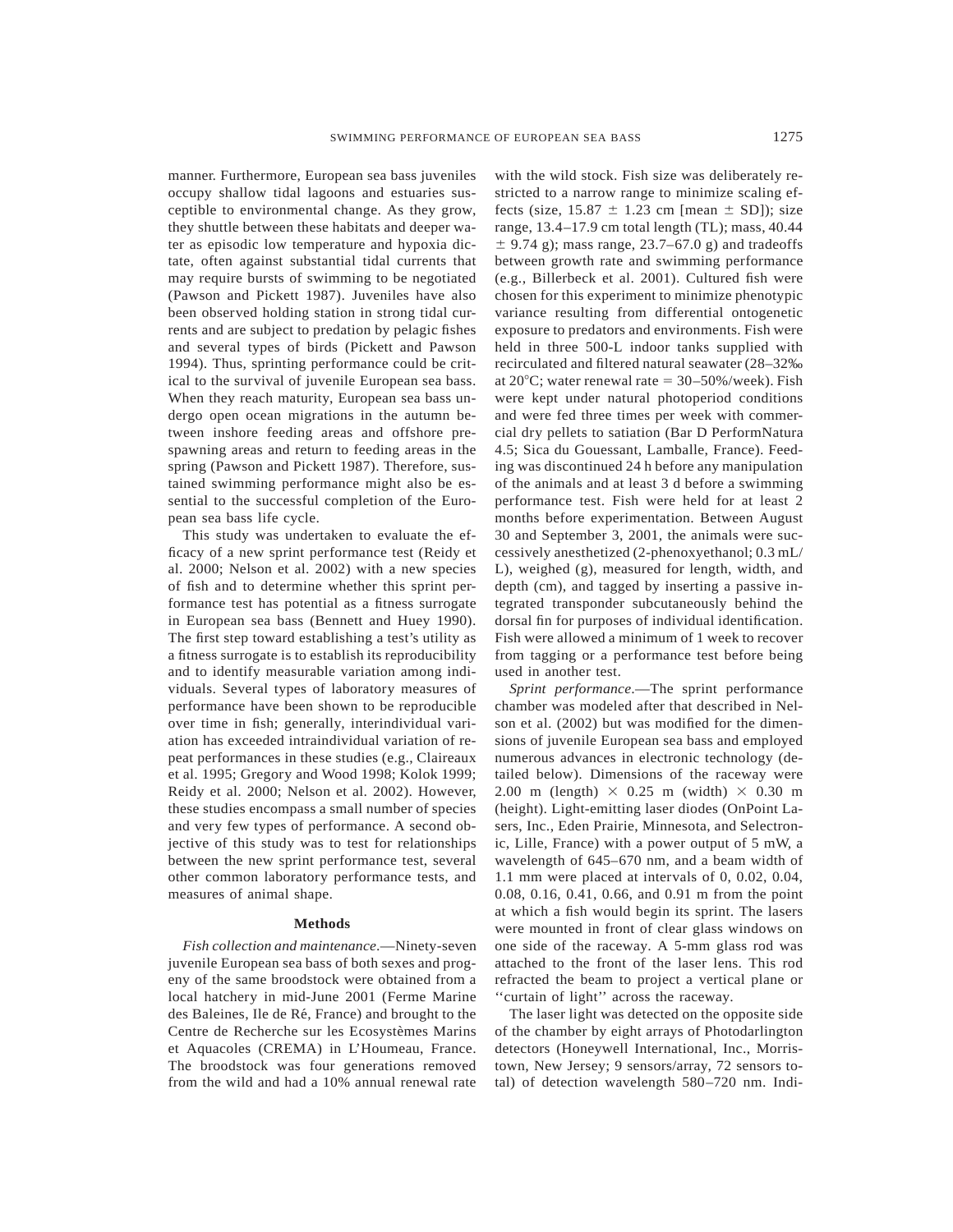vidual sensors in an array were positioned vertically 1 cm from the bottom and then every 1.5 cm apart to a height of 13 cm, 1 cm below the ''fill'' line. This separation distance was empirically determined to assure that a beam would be broken within the first centimeter of a European sea bass's body (for the size and shape of fish used in this experiment). Depth was restricted to 14 cm to limit vertical sprint trajectories.

When activated by light, the Photodarlington detector array puts out a 5-V signal to one of eight inputs on a Daqboard 200 data acquisition board (IOtech, Inc., Bedford Heights, Ohio) inside a PCcompatible computer. When all 9 sensors in an array are saturated with light, the output is a constant 5 V. However, disruption of the light path to any one sensor of an array causes the output from the entire array to drop below 1 V. When armed, the computer scans the first array at a rate of 19.2 kHz and begins collecting data when a fish breaks the first light beam. Data were assimilated with Daqview software (IOtech), while velocity and acceleration were calculated from the times of breakage of subsequent laser beams and the distance between detector arrays utilizing a propriety Labview (National Instruments Corporation, Austin, Texas) routine (G. Claireaux, unpublished).

Sprint trials took place from October 12 to November 2, 2001. At least 0.5 h before the initiation of a sprint trial, a fish was netted from its holding tank and placed into the sprint chamber. The fish voluntarily oriented to an area immediately before the first detector array because a preferred black background was placed at that location. A trial began by observing the fish facing forward close to the starting line and an investigator grasping (or attempting to grasp) the caudal peduncle of the fish. After tactile (or attempted) stimulation, the fish would burst down the raceway toward a shadow at the end of the chamber and its velocity was recorded. Mirroring previous results for Atlantic cod *Gadus morhua* (Nelson et al. 2002), tactile stimulation proved superior to auditory, electrical, and visual stimuli in preliminary trials and was adopted as the stimulus of choice. Fish often returned to the dark area at the starting line of their own accord, but sometimes it was necessary to chase them back to the start location. Regardless of how the fish returned to the start location, a minimum of 5 min elapsed between the time of last human contact with a fish and initiation of a subsequent sprint trial. Fish were sprinted a minimum of four times ( $\bar{X} = 5.5$ ) and until the investigator was satisfied that three quality trials (straight path, motivated fish) had been obtained. Only the top three trials were analyzed.

*Exercise metabolism*.—A Brett-type swim tunnel respirometer (STR; 39 L; Claireaux and Lagardère 1999) was used to measure each fish's oxygen consumption rate  $(\dot{V} O_2)$  at three swimming speeds (*U*). The working section of the tunnel was 60.0 cm in length and 11.5 cm in diameter. The upstream section of the swimming section was darkened to motivate the fish to occupy an upstream position. Water temperature was controlled at  $20.0 \pm 0.2$ °C. A variable-speed pump propelled the water at a constant velocity. A plastic honeycomb grid and deflectors were inserted in the recirculation loop to promote rectilinear flow and uniform velocity profiles. Flow characteristics were assessed visually by observing dye flow patterns. A Marsh-McBirney 200 flowmeter (Frederick, Maryland) was used to calibrate water velocity to revolutions of the pump impeller. An average of eight readings taken at different crosssectional positions of the swim tunnel was used as the water velocity at a given controller setting. The relationship between pump revolutions (Hz) and water velocity in meters per second constructed from 14 separate controller settings between 0.10 and 0.95 m/s was linear (water velocity =  $0.03 \times$ controller setting - 0.01;  $r^2$  = 0.999). Swimming speeds were routinely corrected for maximum solid-blocking effects with the following equation derived from Bell and Terhune (1970):

$$
V_F = V_T (1 + \varepsilon_s),
$$

where  $V_F$  is the effective water velocity,  $V_T$  is the average water velocity in the empty swimming section, and  $\varepsilon_s$  is the fractional error in  $V_T$  caused by the presence of the fish. The factor  $\varepsilon$ <sub>s</sub> is calculated as follows:

$$
\varepsilon_{s} = \tau \times \lambda \times \left(\frac{A_{0}}{A_{T}}\right)^{3/2}
$$

where  $\tau$  is a dimensionless factor depending on the tunnel cross-sectional shape  $(0.8)$ ,  $\lambda$  is a shape factor for the fish ( $0.5 \times$  length/thickness),  $A_0$  is the cross-sectional area of the fish, and  $A_T$  is the cross-sectional area of the swim chamber.

Water oxygen concentration was recorded continuously with an Orbisphere Laboratories (Vésenaz, Switzerland) oxygen meter (Model 2610) and probe (Model 27141) in an external loop interfaced to a PC-compatible computer. Fish  $\dot{V}O_2$ was calculated from the rate of oxygen depletion according to the equation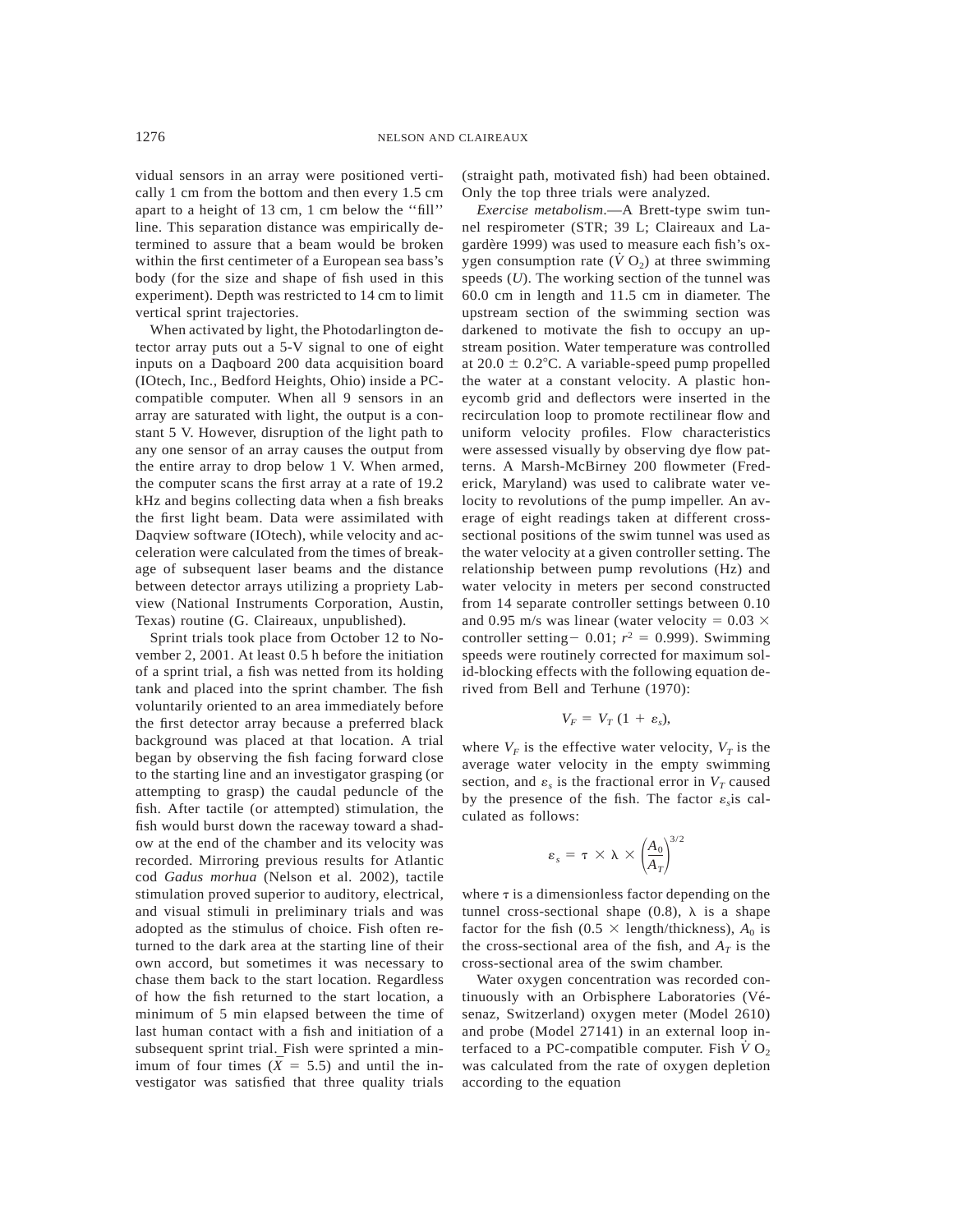$$
\dot{V} O_2 = slope \cdot (VOL_{resp} - VOL_{fish})
$$

where  $\dot{V}$  O<sub>2</sub> (mgO<sub>2</sub>/h) is oxygen consumption, slope is the decline in oxygen concentration with time  $[(mgO<sub>2</sub>/h) = \Delta (O<sub>2</sub>)_{H2O}/\Delta \text{time}^{-1}]$ , VOL<sub>resp</sub> (l) is the volume of the STR, and  $VOL<sub>fish</sub>$  is the volume of the fish assuming a fish density of 1.0 g/ mL. Oxygen consumption was further adjusted for differences in body mass according to an empirically derived relationship,

$$
\dot{V} O_{2\text{corr}} = \dot{V} O_{2\text{meas}} \cdot \left(\frac{m_{\text{fish}}}{m_{\text{std}}}\right)^{1-A}
$$

where  $\dot{V}$  O<sub>2corr</sub> is the corrected oxygen consumption,  $\dot{V}O_{2\text{meas}}$  is the actual measured oxygen consumption,  $m_{\text{fish}}$  is the mass of the current fish,  $m_{\text{std}}$ is the mass of the standard fish, and *A* is the empirically derived mass coefficient of 0.77 (Claireaux, unpublished). The level of oxygen saturation in the STR was never allowed to fall below 80%. The oxygen probe was calibrated daily with air-saturated water.

Metabolism experiments took place from September 7 to October 31, 2001. At least 16 h before swimming, a fish was netted from its holding tank and either placed into the STR or into a 13-cmdiameter  $\times$  1-m-long supplementary acclimation tube designed to acquaint the fish with a tunnel environment.

During acclimation, the fish were exposed to a 0.10-m/s current and were trained to avoid resting at the back of the tube by the presence of a light gradient. Fish acclimated in the supplementary tube were gently slid into the STR at least 1 h before the start of an experiment. There were no significant differences in endurance performance or exercise metabolism between animals acclimated in the STR or the supplementary tube (*t*test,  $P > 0.05$  for all tests).

An experiment began by increasing the water velocity from 0.10 m/s to 0.45 m/s at a rate of 0.05  $m \cdot s^{-1}$ ·min<sup>-1</sup>. Fish swam at 0.45 m/s for 0.5 h, whereupon the water velocity was increased to 0.65 m/s at a rate of 0.05 m $\cdot$ s<sup>-1</sup> $\cdot$ min<sup>-1</sup>. The water velocity was further increased to 0.85 m/s at a rate of 0.05 m·s<sup>-1</sup>·min<sup>-1</sup> if the animal completed 0.5 h at 0.65 m/s. The fish was allowed to swim at this velocity for 2 h or until it was exhausted, whichever came first. Exhaustion was defined as the inability of a fish to remove itself from the posterior retaining grid after being prodded with a blunt probe or a brief decrease in water velocity. Endurance performance was recorded as the total distance swum during the test after correction for solid blocking.

Oxygen consumption was measured from 5 min to 25 min of each 30-min interval. This protocol resulted in multiple measurements of oxygen consumption at the 0.85-m/s velocity for many fish, in which case the average oxygen consumption was analyzed. After each run, the fish was removed from the swimming chamber, returned to a holding tank, and the STR was resealed for determination of background oxygen consumption by microorganisms.

*Data analysis*.—Statistical analyses were performed with Statistica (StatSoft 1994). The conformance of distributions to the normal distribution was tested with the Kolmogorov–Smirnov single sample cumulative distribution test. The one measurement that was not normally distributed (endurance performance) was log transformed before statistical analysis. The repeatability of separate sprint trials was evaluated by calculating Spearman's rank correlation coefficient (*r*) between the top three trials. Measurements of length, mass, depth, and width were all highly autocorrelated such that a regression analysis of these variables against performance variables would suffer from the problem of multicollinearity (Slinker and Glantz 1985). Thus, to analyze the effects of body shape, size, or both on the various performance measurements, a factor analysis was performed on the four measurements. The first two factors that explained 97% of the variance were used as indicators of morphology and regressed against performance variables. There was a trend for oxygen consumption to decline with the changing season. This trend was significant for the 0.45-m/s swimming speed only ( $F = 15.34$ ;  $P = 0.002$ ). Thus, oxygen consumption at this speed was corrected to a standard date midway through the experiment according to Reidy et al. (2000). Interrelationships among the various measurements were tested with least-squares regression analysis. Conformance of distributions to expected values was tested with a chi-square test.

## **Results**

# *Sprint Performance*

Sprint performance differences between the 75 individual European sea bass were far greater than differences between repetitive trials of a given individual (Figures 1, 2). The top velocity reached for a given trial (a raceway interval 0.08 m or longer) was the only parameter analyzed from the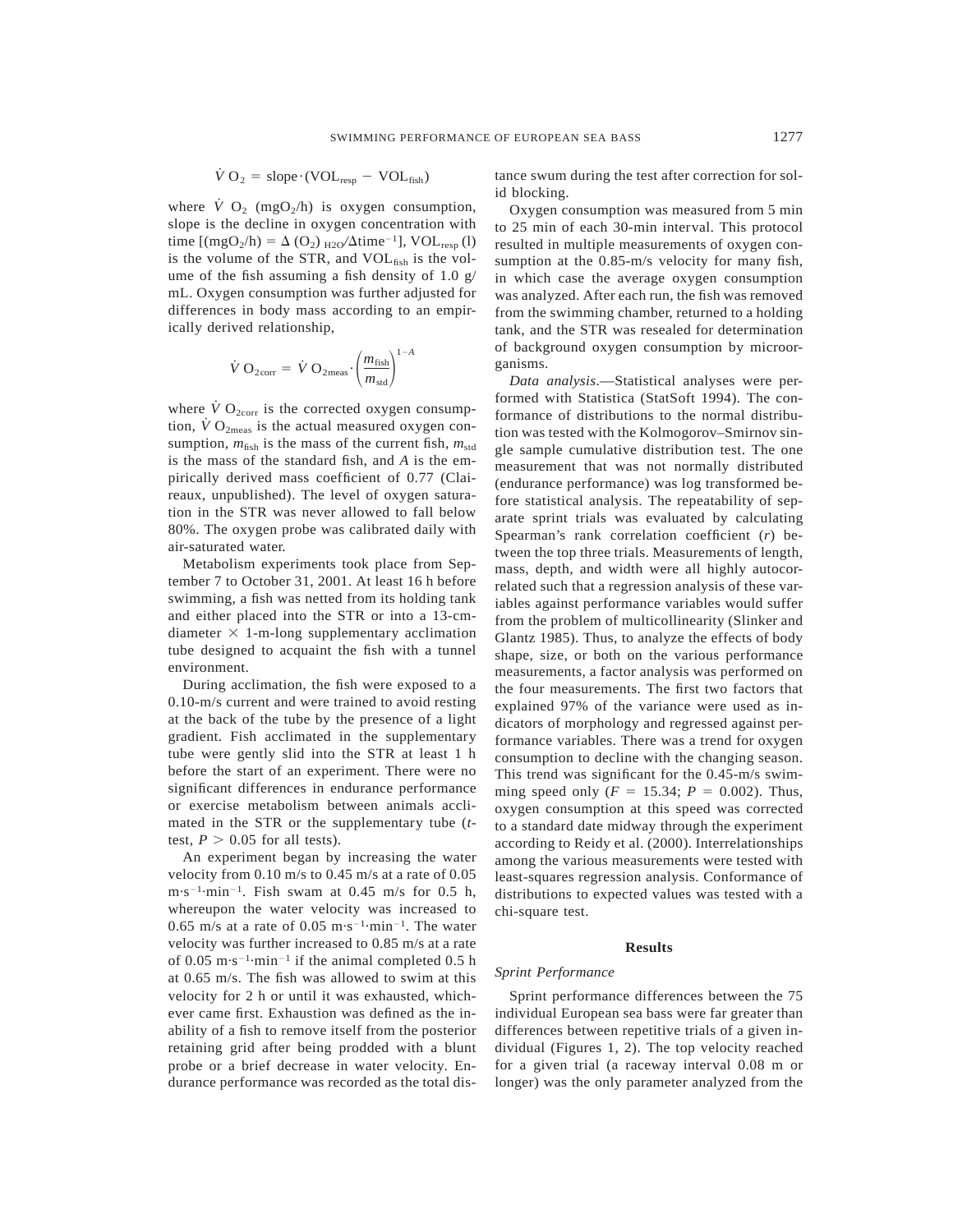

FIGURE 1.—Histogram showing sprint trial results for a group of 75 hatchery-reared juvenile European sea bass conducted at CREMA in L'Houmeau, France, in 2001. For each fish, the top velocity reached when swimming through a section of the sprint chamber 0.08 m or longer is plotted. Each individual swam 4–7 trials over a period of 1–2 h. Mean top sprint velocity was 1.95 m/ s  $(SD = 0.33$  m/s).

sprint trials. Maximal velocity was normally distributed with a coefficient of variation of 17% (*P*  $> 0.05$ ; Figure 1). Each fish swam at least four times on a given day. Treating the three fastest sprint trials as separate events demonstrated the reliability of the sprint test. Spearman's rank correlation coefficient between an individual's fastest trial and its second fastest trial was 0.883 ( $P$  <

0.00001; Figure 2a) and for the second fastest trial versus the third fastest trial was  $0.920$  ( $P <$ 0.00001; Figure 2b). The mean fastest trial was the 4th trial ( $\bar{X}$  = 4.01  $\pm$  1.6 [mean  $\pm$  SD]; Figure 3), suggesting that there might have been a small learning effect on behalf of the fish and that there was no fatigue occurring throughout the testing  $(\bar{X}$  $= 2.75$  expected if trial number was totally random). However, a chi-square analysis showed that the distribution of fastest trial numbers was not different from random expectation  $(P = 0.168)$ ; Figure 3). There was no effect of morphology on sprint performance (i.e., no factors generated from a factor analysis of morphological measurements correlated significantly with sprint performance).

#### *Swimming Metabolism*

Corrected swimming metabolism was normally distributed and varied considerably at each swimming speed ( $P < 0.05$ ; Figure 4). For each swimming speed, the standard deviation of the rate of oxygen consumption was about 50% of the mean value (coefficients of variation were 57.5, 49.5, and 39.8 for swimming speeds of 0.45, 0.65, and 0.85 m/s, respectively). This large variation of metabolism meant that an intermediate rate of oxygen consumption could belong to a fish swimming at any of the three speeds (Figure 4). The first two axes of the morphological factor analysis significantly influenced metabolic rate of fish swimming at a speed of 0.85 m/s only. The first factor explained 71% of the variance in the morphological measurements and was largely a measure of fish



FIGURE 2.—Relationships between sprint trials of 75 hatchery-reared juvenile European sea bass conducted in a sprint chamber at CREMA in L'Houmeau, France, in 2001. Panel (**A**) shows the highest velocity reached by each individual in its fastest trial run over a period of 1–2 h graphed against the highest velocity reached by that same individual in its second fastest trial (solid line; the dashed line is the line of identity). Panel (**B**) shows the highest velocity reached by each individual in its second fastest trial graphed against the highest velocity reached in that same individual's third fastest trial (solid line; the dashed line is the line of identity).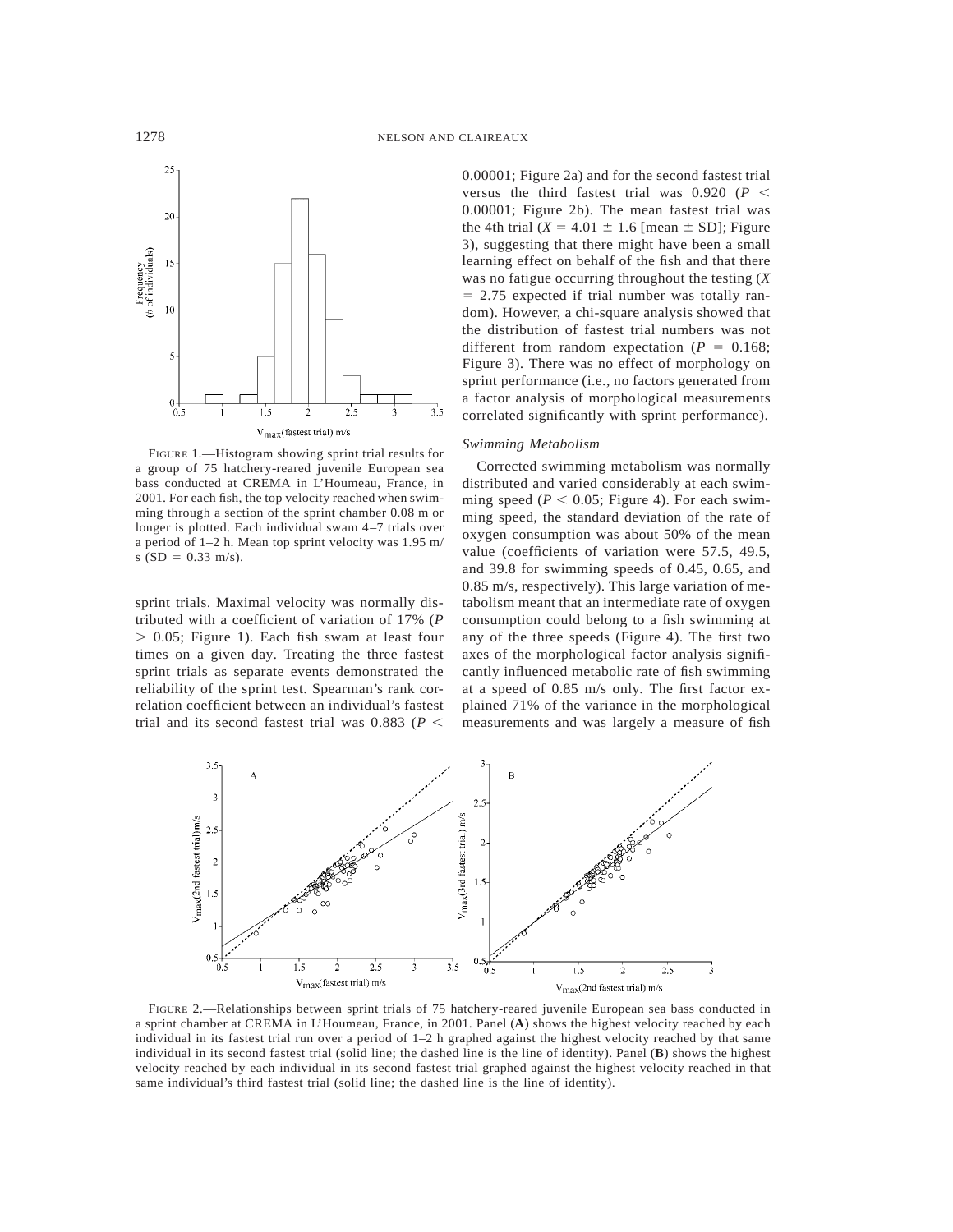

FIGURE 3.—Histogram showing results of sprint trials for a group of 75 hatchery-reared juvenile European sea bass conducted in a sprint chamber at CREMA in L'Houmeau, France, in 2001. For each fish, the trial in which the top velocity was reached is plotted. Most individuals swam 6 trials; however, an individual perceived as responding well to the stimulus may have swum as few as 4 trials and an individual perceived as responding poorly may have swum as many as 7 trials.

size; this factor had a significant influence on the metabolism of fish swimming at 0.85 m/s ( $P =$ 0.02;  $F = 5.66$ ;  $R = 0.283$ ), suggesting that larger animals consumed relatively more oxygen at this speed despite the previous correction for animal size. The second morphological factor was a measure of a fish's tendency to be relatively wide but not simultaneously deep. This factor had a significant negative influence on the metabolism of fish swimming at a speed of 0.85 m/s ( $P = 0.016$ ;  $F = 0.016$ )  $= 6.16$ ;  $R = -0.294$ ), suggesting that animals that were relatively wide consumed less oxygen at this speed. The rank order of oxygen consumption for fish swimming at a speed of 0.45 m/s significantly predicted their subsequent rank order of swimming metabolism at a speed of 0.65 m/s ( $P < 0.05$ ), but no other rank comparisons were significant (Figure 4).

#### *Endurance Performance*

The distribution of endurance performances was strongly bimodal (Figure 5). This resulted from two factors: (1) many fish were unable to swim at all at 0.85 m/s, and (2) many fish that could swim at 0.85 m/s were able to swim the entire 2-h period  $(N = 25)$ . The difference in distance swum between the top performing and least performing fish was 8.5 km. Accordingly, the coefficient of variation of endurance performance was large (66.7%). Of the 82 fish that completed the endurance test,  $30\%$  ( $N = 25$ ) swam over 8.5 km, 38%  $(N = 31)$  exhausted before they swam 2.5 km, and the remaining 26 exhausted between 2.5 km and 5.1 km. No fish exhausted between 5.1 and 8.5 km. There was no effect of any of the factors generated from a factor analysis of morphological measurements on endurance performance.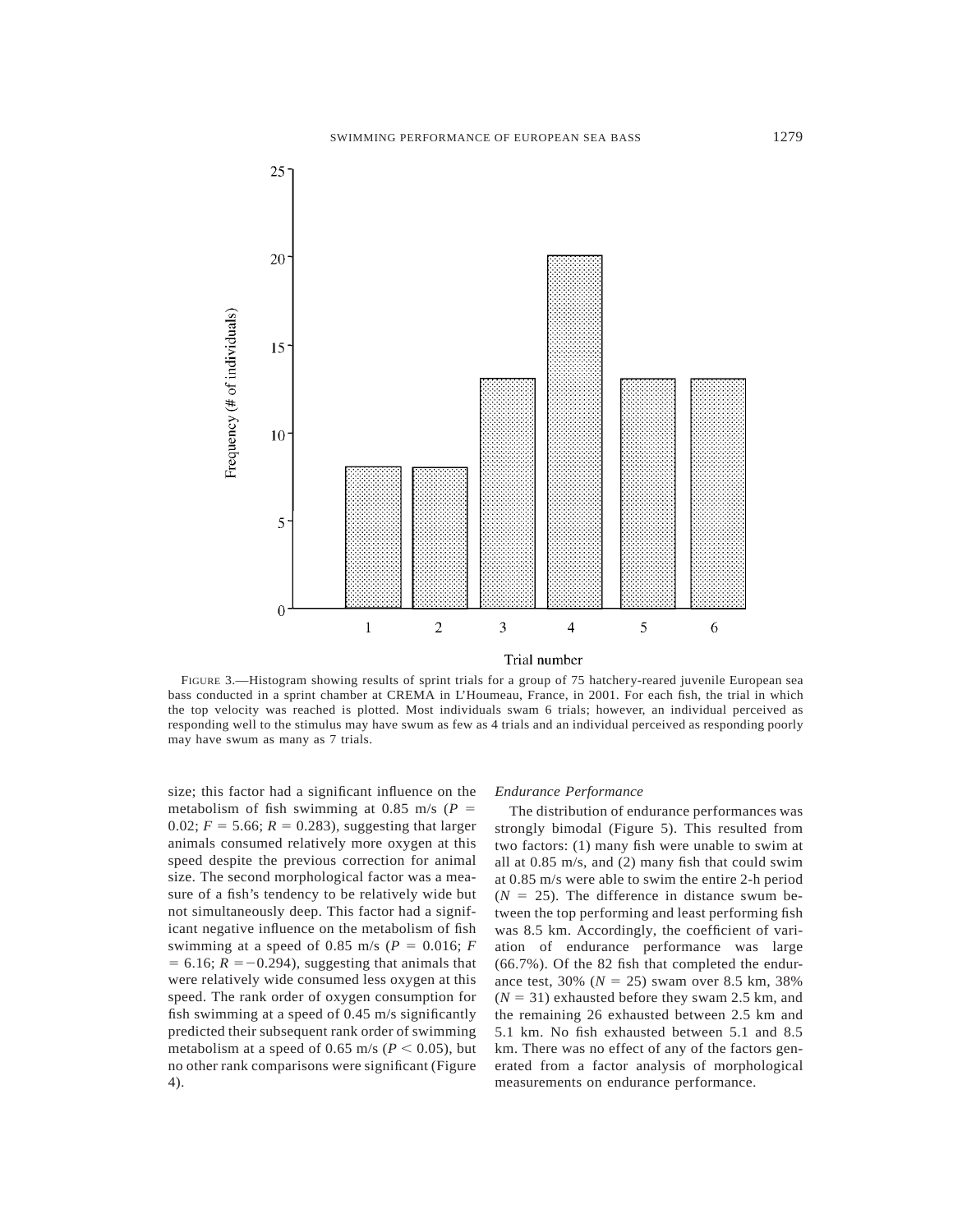

FIGURE 4.—Histogram of the rate of oxygen consumption in  $\mu$ mol/min for a group of 72 hatchery-reared juvenile European sea bass swimming at three different swimming speeds in a Brett-type swim tunnel at CREMA in L'Houmeau, France, in 2001. Fish are ordered by descending rate of oxygen consumption at a swimming speed of 0.45 m/s.

#### *Interrelationships of Performance Measures*

The rate of oxygen consumption at the highest swimming speed (0.85 m/s) significantly contributed to the distance that a fish could swim in the endurance test  $(P < 0.05)$ . Otherwise, there were no significant relationships between individual performances in any other tests.

## **Discussion**

## *General*

Individual variability of performance measures is an underutilized resource in fish biology (Kolok et al. 1998; Kolok 1999). Since heritable variation is the raw material upon which natural selection operates, knowledge of variability in fitness characters will be an essential first step to predicting selection on fishes in the wild. Management of the economically important European sea bass fishery in Europe is currently based upon traditional fisheries methods (Pickett and Pawson 1994) and does not account for individual differences in fitness.

Knowledge of biological factors that contribute to recruitment of individual fish to the reproducing population could improve management models and should become part of the new ''ecosystem approaches'' to fisheries management that are evolving (Link 2002). Performance measures can be an important link between selection of the whole animal in nature and the genome (Bennett and Huey 1990). This study was undertaken to examine whether a sprint swimming performance test would be a useful measure in future studies of selection on juvenile European sea bass and related fishes. In addition, we compared sprint swimming performance with two other performance tests and crude assessments of the animal's morphology.

## *Sprint Performance*

Sprint swimming performance is a relatively rare measurement in fish biology. The vast majority of fish swimming studies have employed in-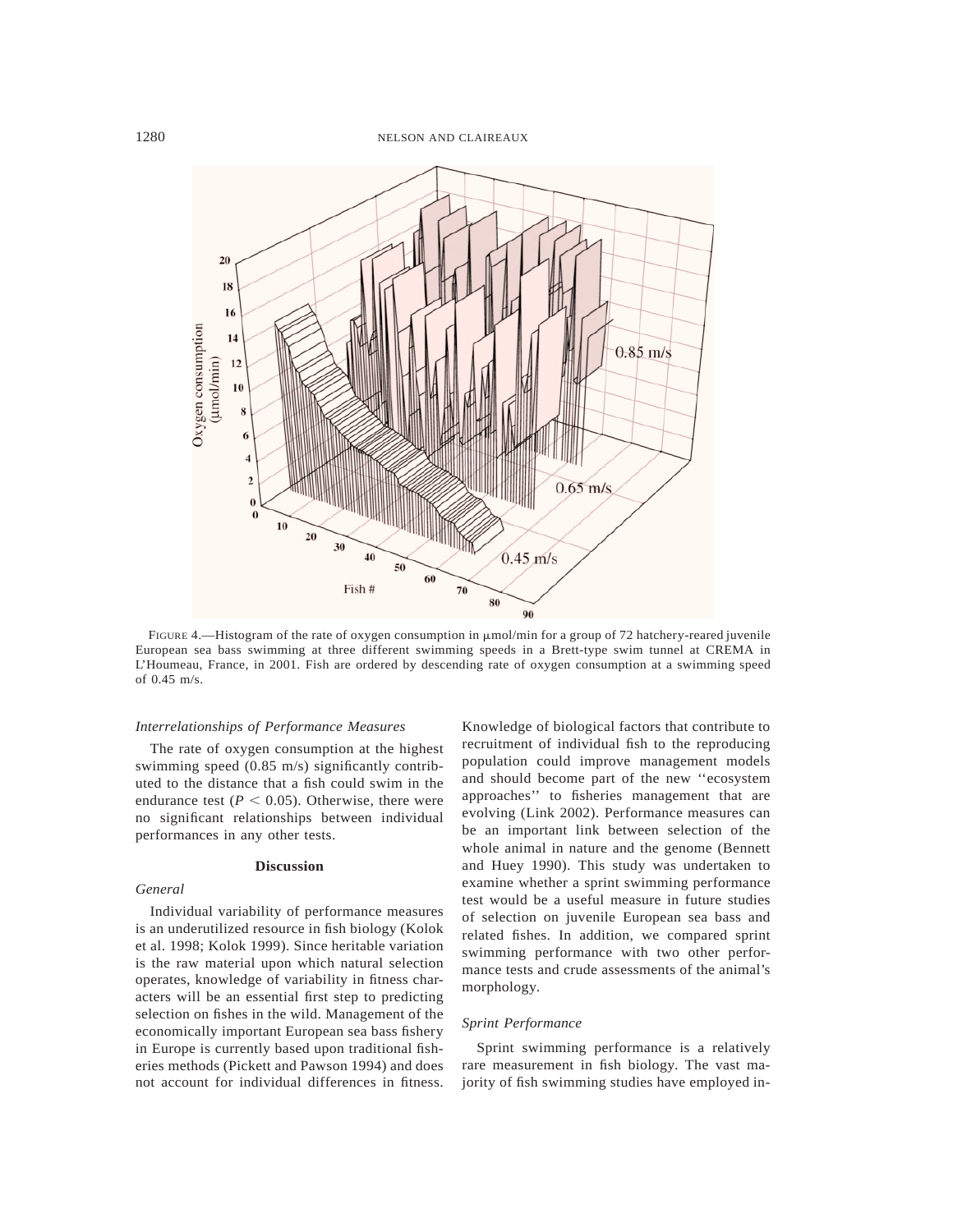

FIGURE 5.—Histogram showing the results of endurance swimming trials of a group of 82 hatchery-reared juvenile European sea bass conducted in a Brett-type swim tunnel at CREMA in L'Houmeau, France, in 2001. The total distance swum in the trial is plotted (after correction for water velocity changes caused by different shapes of fish). The mean distance swum was  $4,411.8$  m (SD = 2,942.9 m).

cremental velocity tests that can last up to several hours (Beamish 1978; Hammer 1995; Plaut 2001; Nelson et al. 2002), whereas the second most common measure of fish swimming performance, faststart performance, occurs in a fraction of a second. Protocols for assessing a fish's fast-start performance generally cover the period from 0 to 60 ms after initiation of movement (Domenici and Blake 1997). Very few studies have looked at sprint performance on the scale of seconds, a scale that intuitively could have importance for natural selection in a species like European sea bass. Several methods have been employed to look at sprint performance on the scale of seconds, but the method described by Nelson et al. (2002) was employed because of the ease with which large numbers of fish could be repetitively measured and because this measurement has been shown to be repeatable over substantial time intervals in Atlantic cod (Reidy et al. 2000; Martinez et al. 2002).

Use of Nelson et al.'s (2002) sprint performance test with European sea bass actually offered several improvements over its use with Atlantic cod. We were able to exploit the natural tendency of juvenile European sea bass to orient to a dark background and get the fish to position themselves directly in front of the starting line of the sprint chamber. Thus, unrestrained fish could be stimulated to sprint with a quick (attempted) grasp by the investigator, hopefully simulating the response that a large predatory bird striking at the fish from behind would elicit. This method proved to be extremely repeatable on individuals on a daily basis (Figure 2) but also uncovered a threefold variation in maximal performance among the different individual European sea bass in this cohort (Figure 1). Thus, if the method proves to have longer-term repeatability as on Atlantic cod (Reidy et al. 2000; Martinez et al. 2002), it has potential for studies of selection on swimming performance in European sea bass. The results of successive sprint trials on individual European sea bass echo the cautionary note sounded by Losos et al. (2002) for sprint performance of terrestrial animals (Figure 3): if the goal of a study is to assess maximum sprint performance of a fish with the method of Nelson et al. (2002), multiple trials must be run. Had less than four trials been run on each European sea bass in this experiment, many individuals would have had their maximal performance underestimated (Figure 3), and the use of only a single trial, as is common practice in many fish performance studies, would have accurately measured maximal performance for only 11% of the animals.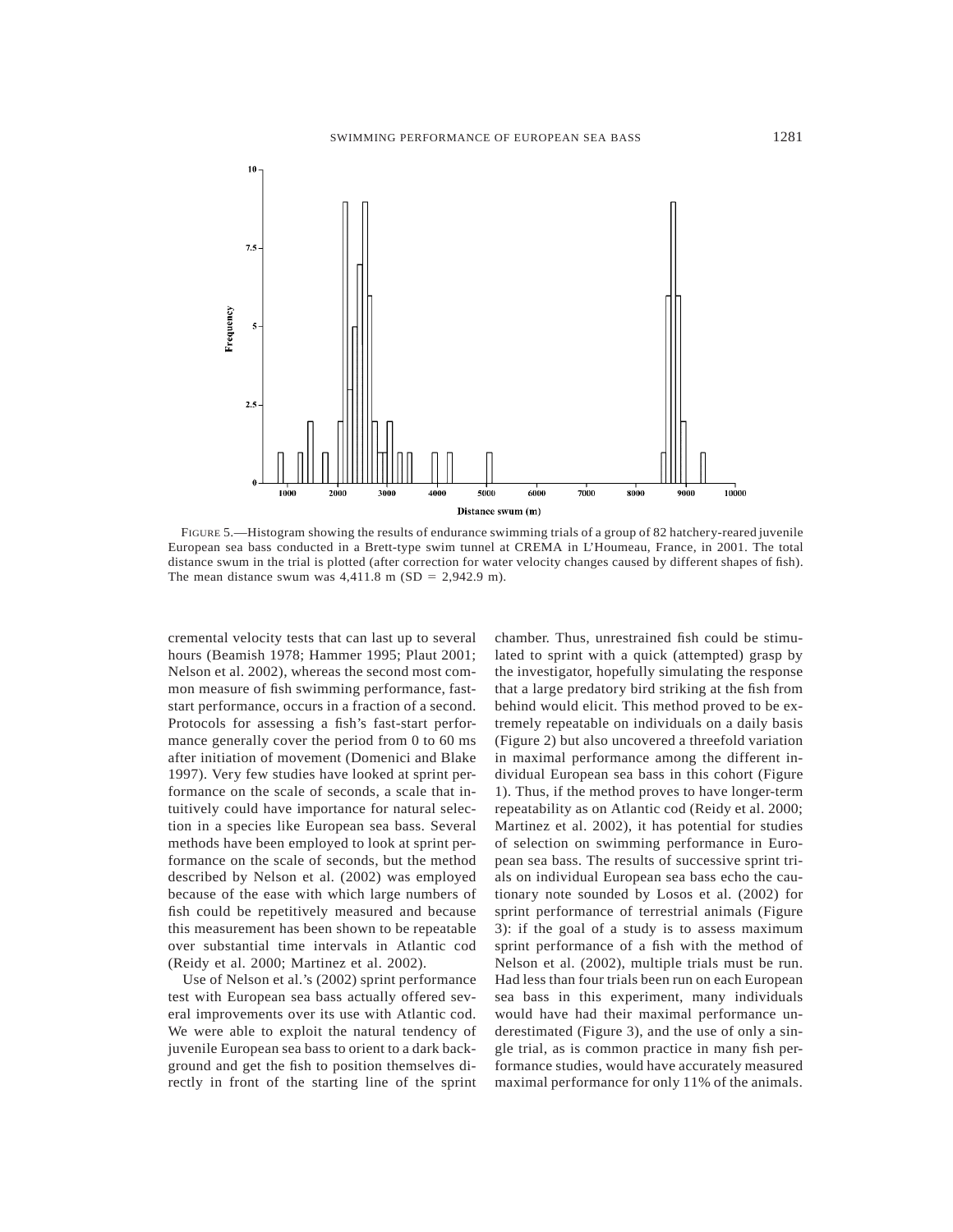## *Swimming Metabolism*

Oxygen consumption at all three swimming speeds was normally distributed and highly variable (Figure 4). Some of this variability may be attributable to the extensive handling the fish were subjected to; however, having been reared in aquaculture facilities, the animals were accustomed to human contact. This level of variability in metabolic rate is similar to that observed in other European sea bass studies involving less handling (Claireaux and Lagardère 1999) and is also indicative of variance in individual metabolic rates often reported in the literature (Nelson 2002). Nevertheless, although care was taken to minimize human contact and stress during the course of the experiment, a differential response to frequent handling and testing cannot be excluded as partially responsible for the observed variability. Oxygen consumption not only demonstrated high interindividual variability, but also poor intraindividual repeatability in relative rates of metabolism at different swimming speeds. This poor level of connectivity between carefully collected laboratory measures of metabolism at different swimming speeds on the same day suggests that a very large number of trials would have to be run before an accurate assessment of an individual's metabolic rate at a given swimming speed could be made. Since repeat measurements of oxygen consumption on swimming individuals are extremely rare (Reidy et al. 2000), it is impossible to speculate how many measurements would have to be made on an individual before its oxygen consumption at a given swimming speed could be reported with confidence. Reidy et al. (2000) found swimming metabolism to be significantly repeatable in Atlantic cod after 3 months of laboratory residence, but only at high swimming speeds. Plaut and Gordon (1994) found that by using clonal lines of zebra danio *Brachydanio rerio* they could partition the variance in swimming metabolic rate to be roughly half genetic. Thus, the variability in metabolic rate measurements reported here from closely related animals with a common environmental history might be small compared with what exists in nature. Our conclusion is that swimming metabolic rate is a poor candidate for a laboratory performance measurement to examine evolutionary mechanisms within European sea bass.

Morphology influenced oxygen consumption at 0.85 m/s. The significant relationship between morphological factor 1 and oxygen consumption at 0.85 m/s suggested that larger animals consumed relatively more oxygen at this speed, even though the oxygen consumption data had been previously corrected for animal size. A probable explanation is that scaling coefficients in European sea bass may be dependent upon swimming speed as found previously for Atlantic cod (Nelson et al. 1996), and that large fish have an additional metabolic cost to swimming fast, over and above that predicted from scaling of resting metabolic rate. Similarly, Somero and Childress (1980) report that scaling of metabolic enzymes in fish exceeds that expected from the metabolism–size-scaling paradigm. This relationship should be made clearer as more complex morphological measurements are made on a greater size range of animals whose swimming oxygen consumption has been measured. A second significant result was that fish that were relatively deep had greater oxygen consumption at 0.85 m/s. Since maximum width is usually determined by the epaxial musculature and maximum depth is largely determined by visceral mass, this result makes intuitive sense and has been reported before with more detailed morphological measurements (Boily and Magnan 2002).

#### *Endurance Performance*

The endurance performance test was not successful at producing a normal distribution but certainly uncovered differences in the abilities of this cohort of European sea bass to swim long distances; in fact, the test actually underestimated the true difference in endurance performance that existed in this cohort. Many fish that could have swum longer were stopped after 2 h of swimming at  $0.85$  m/s ( $N = 25$ ). Although endurance performance tests have provided evolutionary insight in studies of terrestrial vertebrates (e.g., Le Galliard et al. 2004), based upon our experience in this and other studies (Reidy et al. 2000) they have limited utility for pelagic fishes. Selecting a current velocity that illuminates performance differences among individuals and does not require an inordinate amount of time is difficult.

Endurance swimming performance was not influenced by any of the morphological variables, including length. This result was not unexpected since this cohort had been preselected to be homogeneous in size as well as the poor discriminatory power of the endurance test.

## *Interrelationships of Performance Measures*

The only significant relationship between tests was for  $[\dot{V} O_2]$  of fish swimming at 0.85 m/s and endurance performance. The positive correlation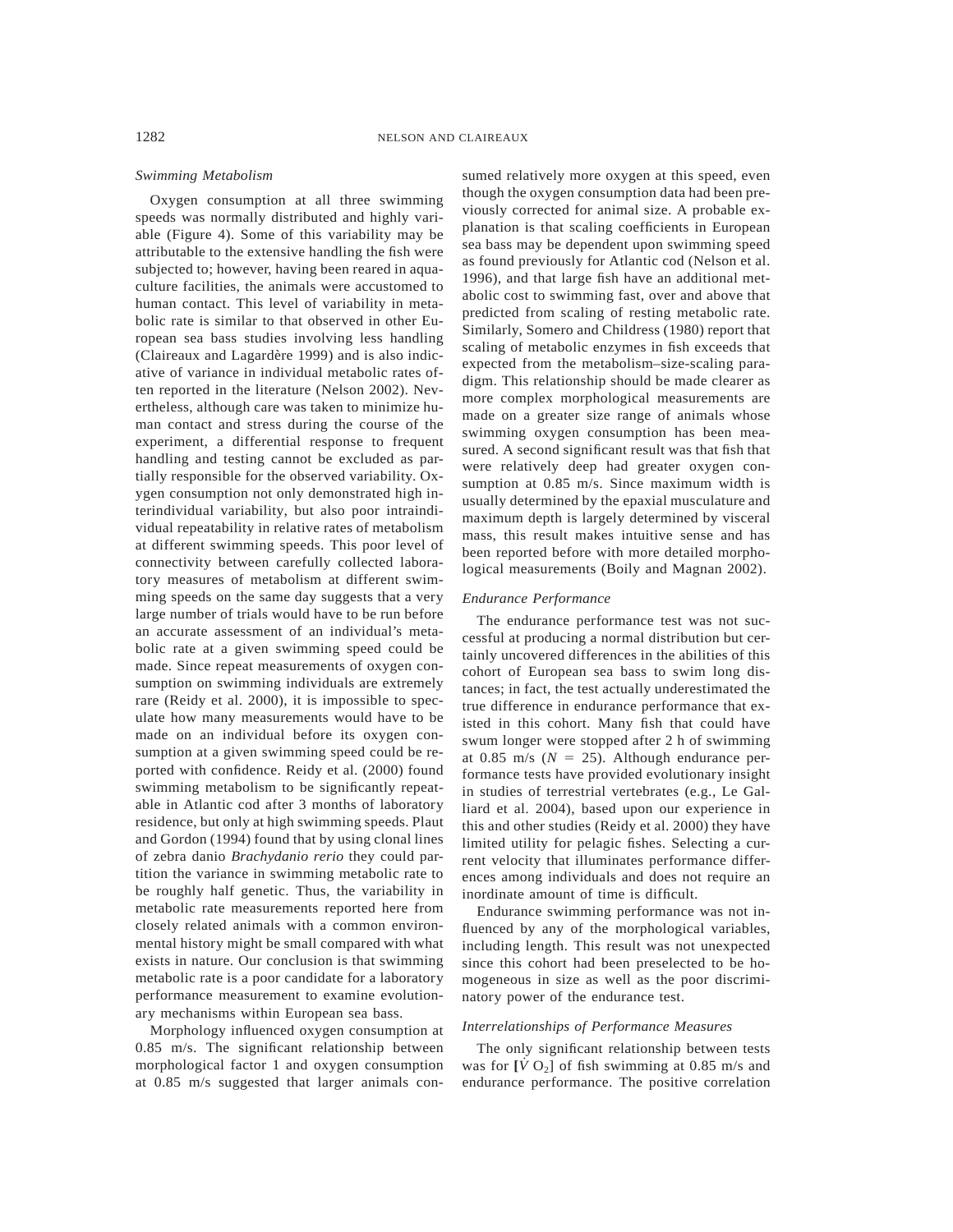between oxygen consumption at high swimming speed and endurance performance  $(U_{\text{crit}})$  has also been found in sockeye salmon *Oncorhynchus nerka* (Lee et al. 2003). This result could indicate that oxygen uptake is limiting endurance performance in European sea bass, but could also be another manifestation of the significantly higher ''masscorrected'' oxygen consumption of the larger fish. Otherwise, each performance test appeared to be measuring different aspects of the fish's biology, or the large variability prevented relationships from being ascertained, even with the large sample size. When looking at the interrelationships between different performance measurements made on individual European sea bass, one can either find tradeoffs between performances in the different tests, positive correlations among the performance tests, or find that the tests are independent of one another. Our findings provide limited support for the ''independence'' hypothesis for European sea bass, which is also the most frequent finding in studies of locomotor performance of terrestrial animals (Bennett and Huey 1990). The sprint swimming performance test described here holds promise for studying selection on locomotor performance in fishes similar to the European sea bass; however, the measurement of swimming metabolic rate and the endurance test described here were judged to be of little utility in this regard.

## **Acknowledgments**

We would like to thank Jeff Klupt, Gaël Guillou, Michel Prineau, and Hervé Chartois for technical assistance. We would also like to thank Robert G. Boutilier for bringing us together in an environment that encouraged new ways to look at fish physiology and two anonymous reviewers for their useful suggestions. This study was supported by Conseil Régional Poitou-Charentes (France) and Towson University (USA).

#### **References**

- Beamish, F. W. H. 1978. Swimming capacity. Pages 101–187 *in* W. S. Hoar and D. J. Randall, editors. Fish physiology, volume 7. Academic Press, New York.
- Bell, W. H., and L. D. B. Terhune. 1970. Water tunnel design for fisheries research. Fisheries Research Board of Canada Technical Report. 195.
- Bennett, A. F., and R. B. Huey. 1990. Studying the evolution of physiological performance. Pages 251– 283 *in* D. J. Futuyma and J. Antonovics, editors. Oxford surveys of evolutionary biology, volume 7. Oxford University Press, Oxford, UK.

Billerbeck, J. M., T. E. Lankford, and D. O. Conover.

2001. Evolution of intrinsic growth and energy acquisition rates, I. Tradeoffs with swimming performance in *Menidia menidia*. Evolution 55:1863– 1872.

- Boily, P., and P. Magnan. 2002. Relationship between individual variation in morphological characters and swimming costs in brook charr (*Salvelinus fontinalis*) and yellow perch (*Perca flavescens*). Journal of Experimental Biology 205:1031–1036.
- Claireaux, G., and J.-P. Lagardère. 1999. Influence of temperature, oxygen, and salinity on the metabolism of the European sea bass. Journal of Sea Research 42:157–168.
- Claireaux, G., D. M. Webber, S. R. Kerr, and R. G. Boutilier. 1995. Physiology and behaviour of freeswimming Atlantic cod (*Gadus morhua*) facing fluctuating salinity and oxygenation conditions. Journal of Experimental Biology 198:61–69.
- Domenici, P., and R. W. Blake. 1997. The kinematics and performance of fish fast-start swimming. Journal of Experimental Biology 200:1165–1178.
- Gregory, R. T., and C. M. Wood. 1998. Individual variation and interrelationships between swimming performance, growth rate, and feeding in juvenile rainbow trout (*Oncorhyncus mykiss*). Canadian Journal of Fisheries and Aquatic Sciences 55:1583– 1590.
- Hammer, C. 1995. Fatigue and exercise tests with fish. Comparative Biochemistry and Physiology 112A: 1–20.
- Kolok, A. S. 1999. Interindividual variation in the prolonged locomotor performance of ectothermic vertebrates: a comparison of fish and herpetofaunal methodologies and a brief review of the recent fish literature. Canadian Journal of Fisheries and Aquatic Sciences 56:700–710.
- Kolok, A. S., E. P. Plaisance, and A. Abdelghani. 1998. Individual variability in the swimming performance of fish: an overlooked source of variation in toxicology studies. Environmental and Toxicological Chemistry 17:282–285.
- Le Galliard, J. F., J. Clobert, and R. Ferriere. 2004. Physical performance and Darwinian fitness in lizards. Nature (London) 432:502–505.
- Lee, C. G., A. P. Farrell, A. Lotto, M. J. MacNutt, S. G. Hinch, and M. C. Healey. 2003. The effect of temperature on swimming performance and oxygen consumption in adult sockeye (*Oncorhyncus nerka*) and coho (*O. kisutch*) salmon stocks. Journal of Experimental Biology 206:3239–3251.
- Link, J. S. 2002. What does ecosystem-based fisheries management mean? Fisheries 27(4):18–21.
- Losos, J. B., D. A. Creer, and J. A. Schulte II. 2002. Cautionary comments on the measurement of maximum locomotor capabilities. Journal of Zoology (London). 258:57–61.
- Martinez, M., H. Guderley, J. A. Nelson, D. M. Webber, and J.-D. Dutil. 2002. Once a fast cod, (*Gadus morhua*), always a fast cod: maintenance of performance hierarchies through changing food availability. Physiological and Biochemical Zoology 75: 90–100.